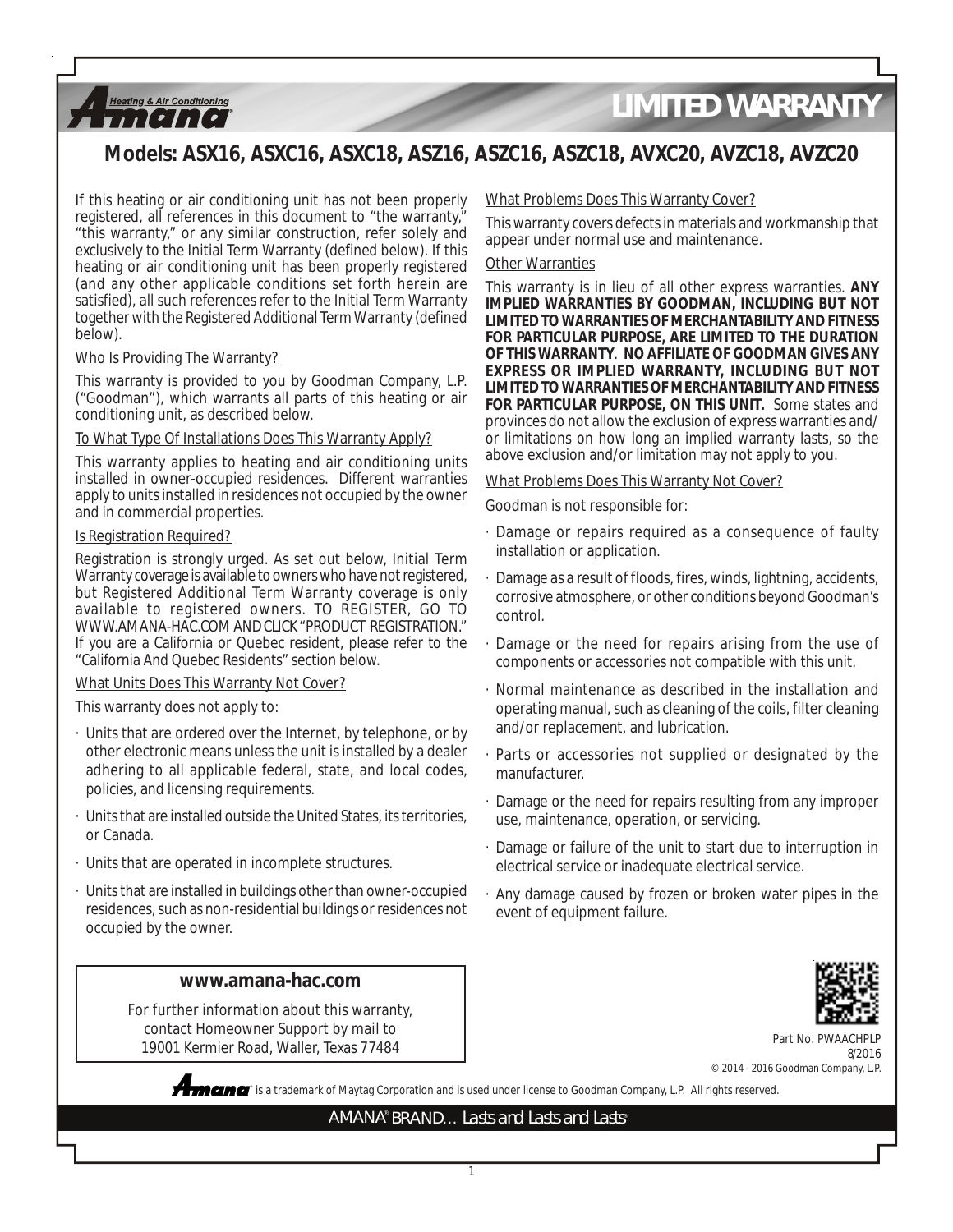## **Models: ASX16, ASXC16, ASXC18, ASZ16, ASZC16, ASZC18, AVXC20, AVZC18, AVZC20**

- · Changes in the appearance of the unit that do not affect its performance.
- · Replacement of fuses and replacement or resetting of circuit breakers.
- · Damage or the need for repairs resulting from the use of unapproved refrigerant types or used or recycled refrigerant.

#### When Does Warranty Coverage Begin?

**Heating & Air Conditioning** ,,,,,,,,,,,

Warranty coverage begins on the "installation date." The installation date is one of three dates depending on the circumstances of purchase:

- (1) For units installed in a newly constructed residence, the installation date is the date the owner purchases the residence from the builder.
- (2) For units installed in existing residences, the installation date is the date that the unit is originally installed.
- (3) If the date the owner purchases the residence from the builder or the date the unit is originally installed cannot be verified, the installation date is three months after the manufacture date. The first four digits of the serial number (YYMM) on the unit indicate the manufacture date. For example, a serial number beginning with "1306" indicates the unit was manufactured in June 2013.

#### How Long Does Warranty Coverage Last?

Registration is not required to obtain warranty coverage, but registration entitles the owner to the Registered Additional Term Warranty described in the following paragraph. If the unit is not registered, the warranty lasts for a period up to 5 YEARS (the "Initial Term Warranty").

If the unit is properly registered online within 60 days after the installation date, an additional warranty (the "Registered Additional Term Warranty") is provided and lasts for as long as the original registered owner or his or her spouse ("registered owner") own and reside in the home in which the unit was originally installed, (1) for the lifetime of the registered owner for the compressor (subject to the requirements set forth in the following sentence) and (2) for a period up to 10 YEARS after the installation date for all other parts. To receive lifetime warranty coverage on the compressor, the unit must be installed with a new indoor coil or air handler to which it is properly matched by the installer. For a unit properly registered but not properly matched, the compressor is warranted for a period up to 10 YEARS after the installation date. TO REGISTER, GO TO WWW.AMANA-HAC.COM AND CLICK "PRODUCT REGISTRATION."

Some states and provinces do not allow limitation of warranty coverage to registered owner, so the above limitation may not apply to you. If you are a California or Quebec resident, please refer to the "California And Quebec Residents" section below.

Neither of these warranties continues after the unit is removed from the location where it was originally installed.

The replacement of a part or unit under this warranty does not extend the warranty period. In other words, Goodman warrants a replacement part or unit only for the period remaining in the applicable warranty that commenced on the installation date.

#### What Will Goodman Do To Correct Problems?

Goodman will furnish a replacement part, without charge for the part only, to replace any part that is found to be defective due to workmanship or materials under normal use and maintenance. Furnishing of the replacement part is Goodman's only responsibility under this warranty to owners who have not properly registered the unit and the furnishing of the replacement part is the unregistered owner's only remedy. It is also Goodman's only responsibility and the only remedy for registered owners except for the limited unit replacement remedy for registered owners set out below.

For registered owners, for a compressor that is covered by the lifetime warranty and that fails, Goodman will replace the unit with a new, equivalent outdoor condensing unit.

If you are a California or Quebec resident, please refer to the "California And Quebec Residents" section below.

THE OWNER AGREES THAT THESE REMEDIES ARE THE OWNER'S EXCLUSIVE REMEDIES FOR BREACH OF ALL WARRANTIES, EXPRESS OR IMPLIED.

#### What Won't Goodman Do To Correct Problems?

Goodman will not pay for:

- · Labor, freight, or any other cost associated with the service, repair, or operation of the unit.
- · Electricity or fuel costs, or increases in electricity or fuel costs, for any reason, including additional or unusual use of supplemental electric heat.
- · Lodging or transportation charges.
- · Refrigerant.

Part No. PWAACHPLP 8/2016 © 2014 - 2016 Goodman Company, L.P.

**®** is a trademark of Maytag Corporation and is used under license to Goodman Company, L.P. All rights reserved.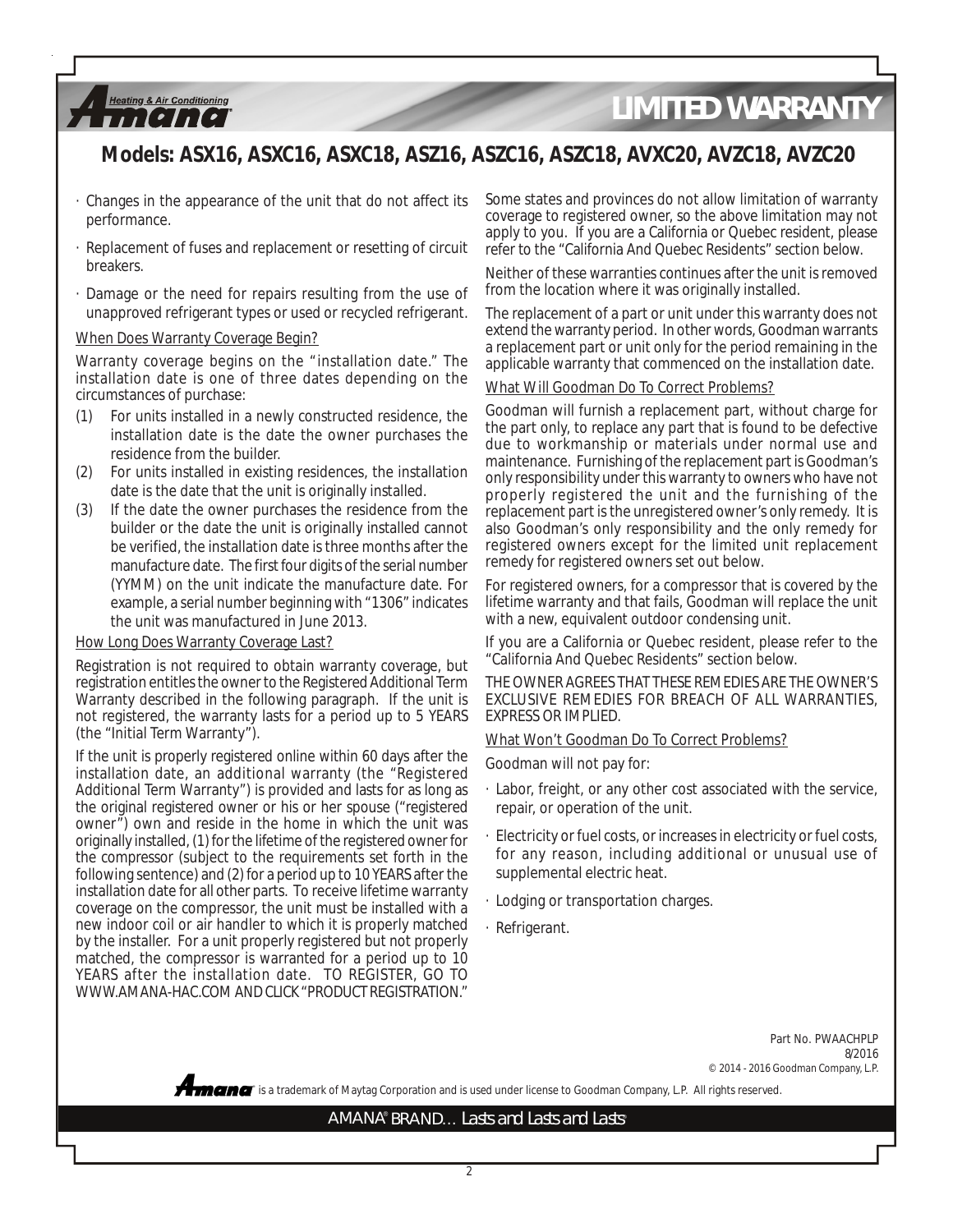## **Models: ASX16, ASXC16, ASXC18, ASZ16, ASZC16, ASZC18, AVXC20, AVZC18, AVZC20**

**WHETHER ANY CLAIM IS BASED ON NEGLIGENCE OR OTHER TORT, BREACH OF WARRANTY OR OTHER BREACH OF CONTRACT, OR ANY OTHER THEORY, NEITHER GOODMAN NOR ANY OF ITS AFFILIATES SHALL IN ANY EVENT BE LIABLE FOR INCIDENTAL OR CONSEQUENTIAL DAMAGES, INCLUDING BUT NOT LIMITED TO LOST PROFITS, LOSS OF USE OF A UNIT, EXTRA UTILITY EXPENSES, OR DAMAGES TO PROPERTY.** Some states and provinces do not allow the exclusion or limitation of incidental or consequential damages, so the above exclusion may not apply to you.

#### How Can The Owner Receive Warranty Service?

**Heating & Air Conditioning** ,,,,,,,,,,

If there is a problem with the unit, contact a licensed contractor.

To receive a replacement unit when applicable, a licensed contractor must bring the unit to an Amana heating and air conditioning products distributor.

To receive a replacement part, a licensed contractor must bring the defective part to an Amana heating and air conditioning products distributor.

For more information about the warranty, write to Homeowner Support, 19001 Kermier Road, Waller, Texas 77484.

This warranty gives you specific legal rights, and you may also have other rights that vary from state to state or province to province.

#### California And Quebec Residents

California and Quebec residents do not need to register the product in order to get all of the rights and remedies of registered owners under this warranty, but Registered Additional Term Warranty coverage is only available to the original owner of this unit and his or her spouse. The arbitration provisions of this warranty shall not apply to residents of Quebec.

#### Where Can Any Legal Remedies Be Pursued?

ARBITRATION CLAUSE. IMPORTANT. PLEASE REVIEW THIS ARBITRATION CLAUSE. IT AFFECTS YOUR LEGAL RIGHTS.

- 1. *Parties*: This arbitration clause affects your rights against Goodman and any of its affiliates or employees or agents, successors, or assigns, all of whom together are referred to below as "we" or "us" for ease of reference.
- 2. *ARBITRATION REQUIREMENT***: EXCEPT AS STATED BELOW, ANY DISPUTE BETWEEN YOU AND ANY OF US SHALL BE DECIDED BY NEUTRAL, BINDING ARBITRATION RATHER THAN IN COURT OR BY JURY TRIAL.** "Dispute" will be given the broadest possible meaning allowable by law. It includes any dispute, claim, or controversy arising from or

relating to your purchase of this heating or air conditioning unit, any warranty upon the unit, or the unit's condition. It also includes determination of the scope or applicability of this Arbitration Clause. The arbitration requirement applies to claims in contract and tort, pursuant to statute, or otherwise.

- 3. *CLASS-ARBITRATION WAIVER***: ARBITRATION IS HANDLED ON AN INDIVIDUAL BASIS. IF A DISPUTE IS ARBITRATED, YOU AND WE EXPRESSLY WAIVE ANY RIGHT TO PARTICIPATE AS A CLASS REPRESENTATIVE OR CLASS MEMBER ON ANY CLASS CLAIM YOU MAY HAVE AGAINST US OR WE AGAINST YOU, OR AS A PRIVATE ATTORNEY GENERAL OR IN ANY OTHER REPRESENTATIVE CAPACITY. YOU AND WE ALSO WAIVE ANY RIGHT TO CLASS ARBITRATION OR ANY CONSOLIDATION OF INDIVIDUAL ARBITRATIONS.**
- 4. *Discovery and Other Rights*: Discovery and rights to appeal in arbitration are generally more limited than in a lawsuit. This applies to both you and us. Other rights that you or we would have in court may not be available in arbitration. Please read this Arbitration Clause and consult the rules of the arbitration organizations listed below for more information.
- 5. *SMALL CLAIMS COURT OPTION***: YOU MAY CHOOSE TO LITIGATE ANY DISPUTE BETWEEN YOU AND ANY OF US IN SMALL CLAIMS COURT, RATHER THAN IN ARBITRATION, IF THE DISPUTE MEETS ALL REQUIREMENTS TO BE HEARD IN SMALL CLAIMS COURT.**
- 6. *Governing Law*: For residents of the United States, the procedures and effect of the arbitration will be governed by the Federal Arbitration Act (9 U.S.C. § 1 et seq.) rather than by state law concerning arbitration. For residents of Canada, the procedures and effect of the arbitration will be governed by the applicable arbitration law of the province in which you purchased your unit. The law governing your substantive warranty rights and other claims will be the law of the state or province in which you purchased your unit. Any court having jurisdiction may enter judgment on the arbitration award.

Part No. PWAACHPLP 8/2016 © 2014 - 2016 Goodman Company, L.P.

**®** is a trademark of Maytag Corporation and is used under license to Goodman Company, L.P. All rights reserved.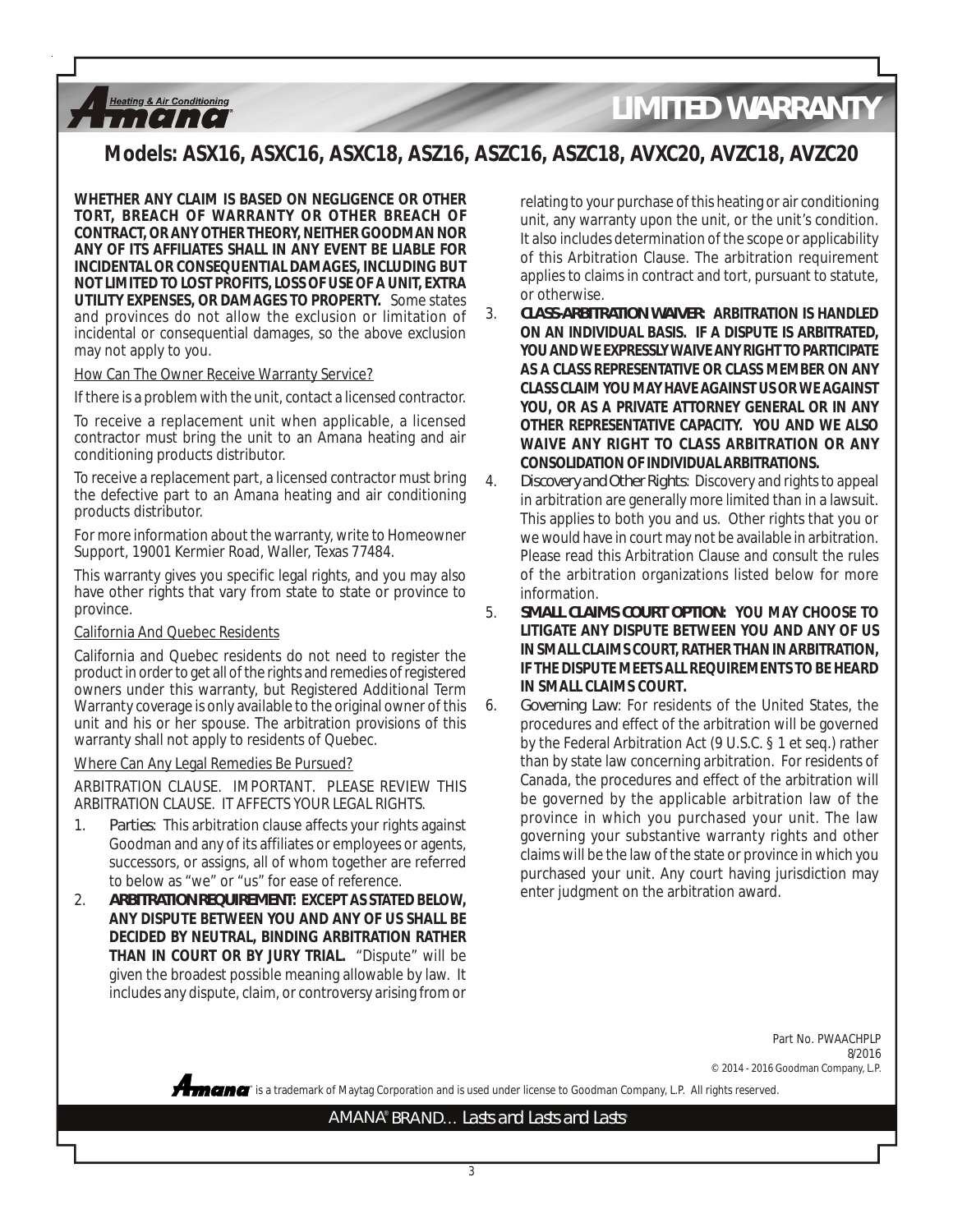### **Models: ASX16, ASXC16, ASXC18, ASZ16, ASZC16, ASZC18, AVXC20, AVZC18, AVZC20**

7. *Rules of the Arbitration*: If the amount in controversy is less than \$250,000, the arbitration will be decided by a single arbitrator. If the amount in controversy is greater than or equal to \$250,000, the arbitration will be decided by a panel of three arbitrators. The arbitrator(s) will be chosen pursuant to the rules of the administering arbitration organization. United States residents may choose the American Arbitration Association (1633 Broadway, 10<sup>th</sup> Floor, New York, NY 10019, www.adr.org), JAMS (1920 Main Street, Ste. 300, Irvine, CA 92614, www.jamsadr.com), or, subject to our approval, any other arbitration organization. In addition, Canadian residents may choose the ADR Institute of Canada (234 Eglinton Ave. East, Suite 405, Toronto, Ontario, M4P 1K5, www.amic.org). These organizations' rules can be obtained by contacting the organization or visiting its website. If the chosen arbitration organization's rules conflict with this Arbitration Clause, the provisions of this Arbitration Clause control The award of the arbitrator(s) shall be final and binding on all parties.

**Heating & Air Conditioning**  $11$ [ $2$ ]

- 8. *Location of the Arbitration Hearing*: Unless applicable law provides otherwise, the arbitration hearing for United States residents will be conducted in the federal judici district in which you reside or, for Canadian residents, the province in which you reside.
- 9. *Costs of the Arbitration*: Each party is responsible for own attorney, expert, and other fees unless applicable law requires otherwise. Goodman will pay your share of the fees charged by the arbitration organization are arbitrator(s) beyond the first \$200. Where permissible law, you may be required to reimburse Goodman for the fees of the arbitration organization and arbitrator(s) whole or in part by decision of the arbitrator(s) at the discretion of the arbitrator(s).

10. *Survival and Enforceability of this Arbitration Clause*: This Arbitration Clause shall survive the expiration or termination, or any transfer, of the warranty on your unit. If any part of this Arbitration Clause, except waivers of class-action rights, is found to be unenforceable for any reason, the remainder of this clause and the warranty shall remain enforceable. If, in a case in which class-action allegations have been made, the waiver of class-action rights under this warranty is found to be unenforceable with respect to any part of the dispute, the parts of the dispute as to which the waiver of class-action rights have been found unenforceable will be severed and will proceed in court without reference or application of this Arbitration Clause. Any remaining parts will proceed in arbitration.

| <b>OWNER NAME</b>                       |  |
|-----------------------------------------|--|
|                                         |  |
| ADDRESS OF INSTALLATION                 |  |
|                                         |  |
| CITY / STATE-PROVINCE / ZIP-POSTAL CODE |  |
| <b>INSTALLER NAME</b>                   |  |
|                                         |  |
| CITY / STATE-PROVINCE / ZIP-POSTAL CODE |  |
|                                         |  |
| PHONE # / FAX #                         |  |
|                                         |  |
| <b>DISTRIBUTOR NAME</b>                 |  |
| CITY / STATE-PROVINCE / ZIP-POSTAL CODE |  |
|                                         |  |
| PHONE # / FAX #                         |  |
| OUTDOOR UNIT MODEL # & SERIAL #         |  |
|                                         |  |
| OUTDOOR UNIT INSTALL ATION DATE         |  |
|                                         |  |
| INDOOR UNIT MODEL # & SERIAL #          |  |
|                                         |  |
| <b>INDOOR UNIT INSTALLATION DATE</b>    |  |

8/2016 © 2014 - 2016 Goodman Company, L.P.

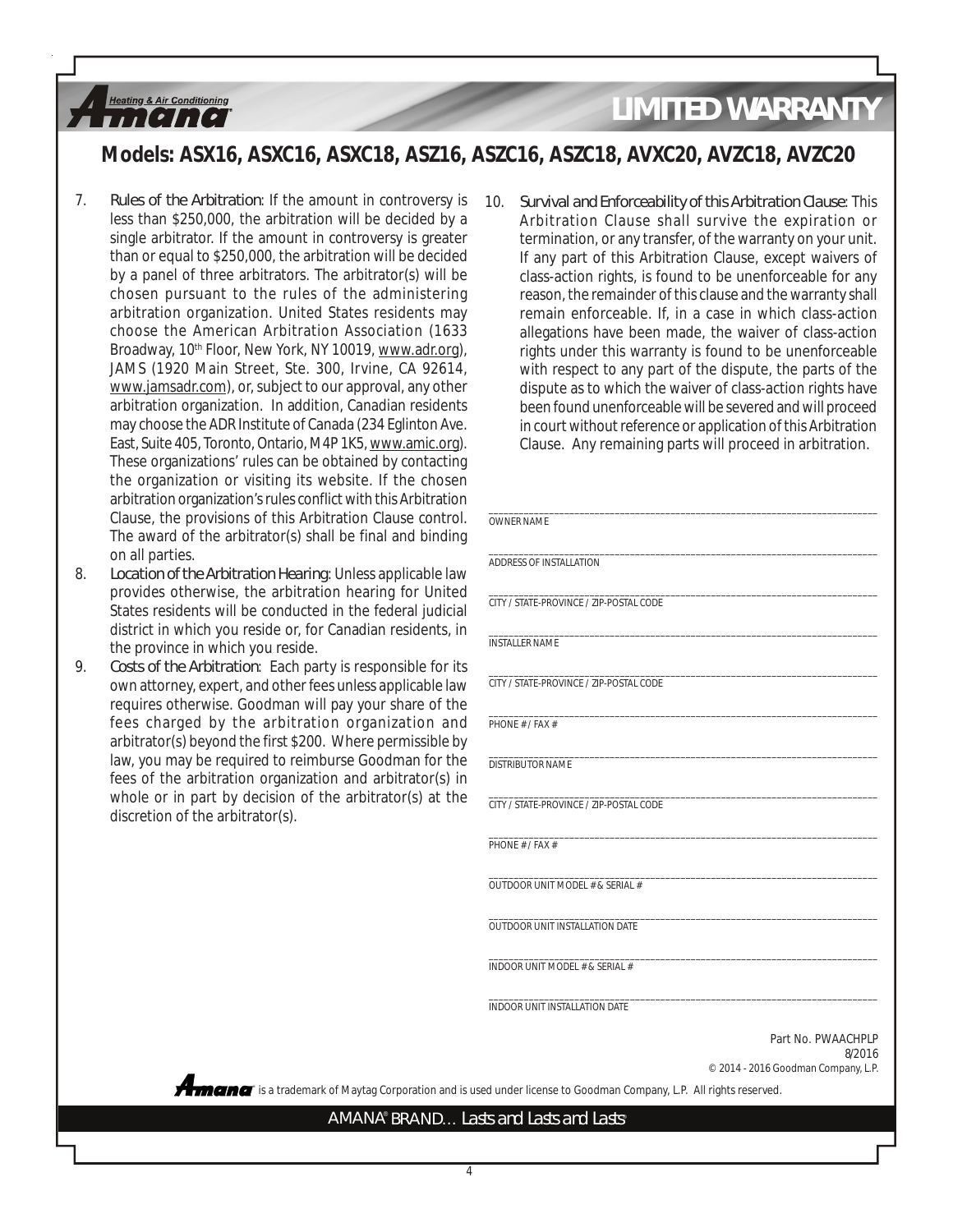#### *NON-OWNER OCCUPIED RESIDENCE WARRANTY* **Heating & Air Conditioning**  $112211221$

## **Models: ASX16, ASXC16, ASXC18, ASZ16, ASZC16, ASZC18, AVXC20, AVZC18, AVZC20**

If this heating or air conditioning unit has not been properly registered, all references in this document to "the warranty," "this warranty," or any similar construction, refer solely and exclusively to the Initial Term Warranty (defined below). If this heating or air conditioning unit has been properly registered (and any other applicable conditions set forth herein are satisfied), all such references refer to the Initial Term Warranty together with the Registered Additional Term Warranty (defined below).

#### Who Is Providing The Warranty?

This warranty is provided to you by Goodman Company, L.P. ("Goodman"), which warrants all parts of this heating or air conditioning unit, as described below.

#### To What Type Of Installations Does This Warranty Apply?

This warranty applies to heating and air conditioning units installed in residences not occupied by the owner. Different warranties apply to units installed in owner-occupied residences and in commercial properties.

#### Is Registration Required?

Registration is strongly urged. As set out below, Initial Term Warranty coverage is available to owners who have not registered, but Registered Additional Term Warranty coverage is only available to registered owners. TO REGISTER, GO TO WWW.AMANA-HAC.COM AND CLICK "PRODUCT REGISTRATION."

#### What Units Does This Warranty Not Cover?

This warranty does not apply to:

- · Units that are ordered over the Internet, by telephone, or by other electronic means unless the unit is installed by a dealer adhering to all applicable federal, state, and local codes, policies, and licensing requirements.
- · Units that are installed outside the United States, its territories, or Canada.
- · Units that are operated in incomplete structures.
- · Units that are installed in buildings other than residences not occupied by the owner, such as non-residential buildings or owner-occupied residences.

#### What Problems Does This Warranty Cover?

This warranty covers defects in materials and workmanship that appear under normal use and maintenance.

#### Other Warranties

**THIS WARRANTY IS PROVIDED IN LIEU OF ANY OTHER WARRANTIES, WHETHER BY GOODMAN OR ANY OF ITS AFFILIATES, EXPRESS OR IMPLIED, INCLUDING ANY IMPLIED WARRANTY OF MERCHANTABILITY OR FITNESS FOR A PARTICULAR PURPOSE.**

#### What Problems Does This Warranty Not Cover?

Goodman is not responsible for:

- · Damage or repairs required as a consequence of faulty installation or application.
- · Damage as a result of floods, fires, winds, lightning, accidents, corrosive atmosphere, or other conditions beyond Goodman's control.
- · Damage or the need for repairs arising from the use of components or accessories not compatible with this unit.
- · Normal maintenance as described in the installation and operating manual, such as cleaning of the coils, filter cleaning and/or replacement, and lubrication.
- Parts or accessories not supplied or designated by the manufacturer.
- Damage or the need for repairs resulting from any improper use, maintenance, operation, or servicing.
- · Damage or failure of the unit to start due to interruption in electrical service or inadequate electrical service.
- · Any damage caused by frozen or broken water pipes in the event of equipment failure.
- · Changes in the appearance of the unit that do not affect its performance.
- · Replacement of fuses and replacement or resetting of circuit breakers.
- Damage or the need for repairs resulting from the use of unapproved refrigerant types or used or recycled refrigerant.

#### When Does Warranty Coverage Begin?

Warranty coverage begins on the "installation date." The installation date is one of two dates:

(1) The installation date is the date that the unit is originally installed.

> Part No. PWAACHPLP 8/2016 © 2014 - 2016 Goodman Company, L.P.

**®** is a trademark of Maytag Corporation and is used under license to Goodman Company, L.P. All rights reserved.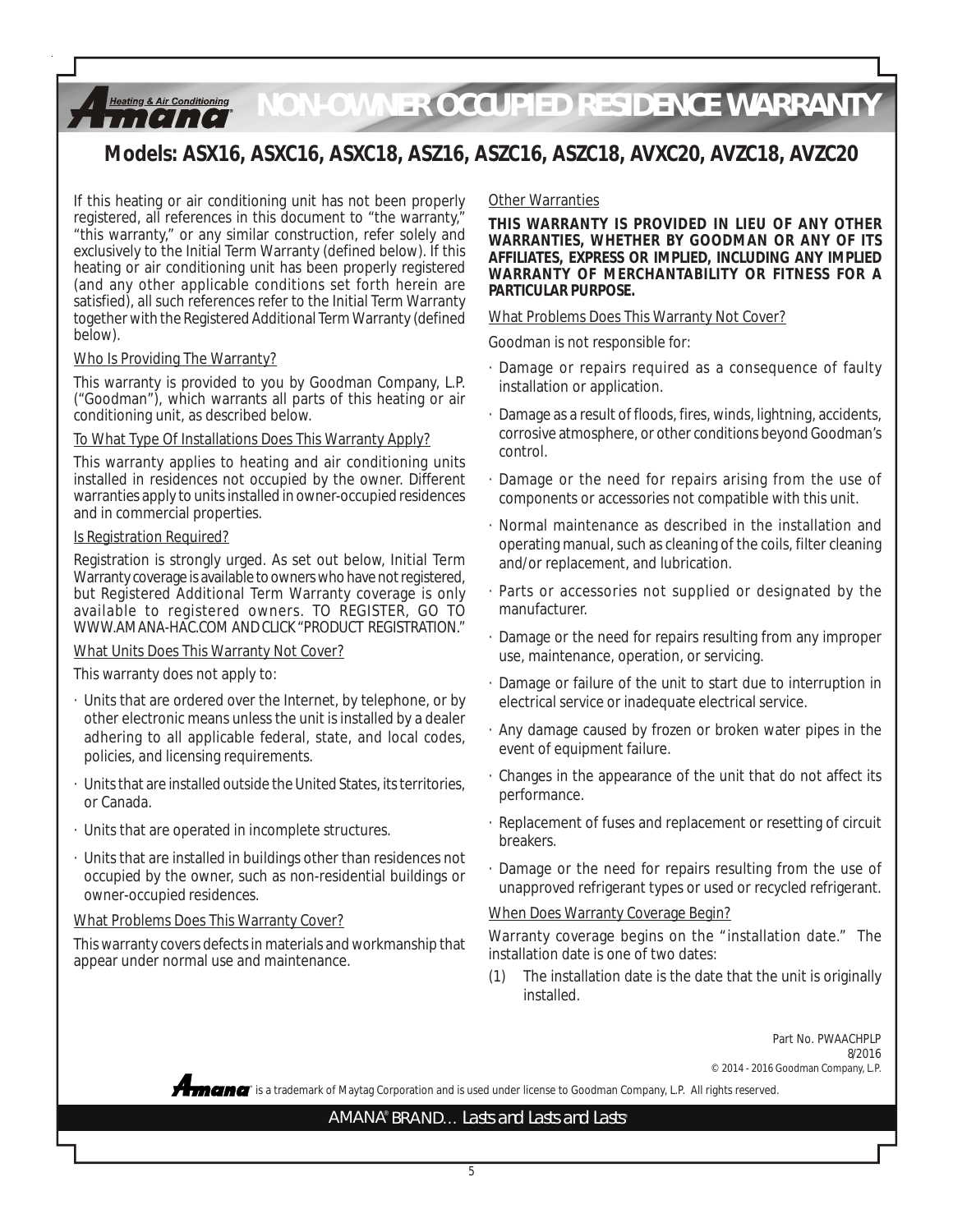#### **Heating & Air Conditioning** *NON-OWNER OCCUPIED RESIDENCE WARRANTY iitetitel*

## **Models: ASX16, ASXC16, ASXC18, ASZ16, ASZC16, ASZC18, AVXC20, AVZC18, AVZC20**

(2) If the date the unit is originally installed cannot be verified, the installation date is three months after the manufacture date. The first four digits of the serial number (YYMM) on the unit indicate the manufacture date. For example, a serial number beginning with "1306" indicates the unit was manufactured in June 2013.

#### How Long Does Warranty Coverage Last?

Registration is not required to obtain warranty coverage, but registration entitles the owner to the Registered Additional Term Warranty described in the following paragraph. If the unit is not registered, the warranty lasts for a period up to 5 YEARS (the "Initial Term Warranty").

If the unit is properly registered online within 60 days after the installation date, an additional warranty (The "Registered Additional Term Warranty) is provided and lasts for as long as the original registered owner ("registered owner") owns the residence in which the unit was originally installed, for a period up to 10 YEARS after the installation date. TO REGISTER, GO TO WWW.AMANA-HAC.COM REGISTRATION."

Neither of these warranties continues after the unit is removed from the location where it was originally installed.

The replacement of a part under this warranty does not extend the warranty period. In other words, Goodman warrants a replacement part only for the period remaining in the applicable warranty that commenced on the installation date.

#### What Will Goodman Do To Correct Problems?

Goodman will furnish a replacement part, without charge for the part only, to replace any part that is found to be defective due to workmanship or materials under normal use and maintenance. Furnishing of the replacement part is Goodman's only responsibility under this warranty.

THE OWNER AGREES THAT THESE REMEDIES ARE THE OWNER'S EXCLUSIVE REMEDIES FOR BREACH OF ALL WARRANTIES.

### What Won't Goodman Do To Correct Problems?

Goodman will not pay for:

- · Labor, freight, or any other cost associated with the service, repair, or operation of the unit.
- · Electricity or fuel costs, or increases in electricity or fuel costs, for any reason, including additional or unusual use of supplemental electric heat.
- · Lodging or transportation charges.
- · Refrigerant.

**WHETHER ANY CLAIM IS BASED ON NEGLIGENCE OR OTHER TORT, BREACH OF WARRANTY OR OTHER BREACH OF CONTRACT, OR ANY OTHER THEORY, NEITHER GOODMAN NOR ANY OF ITS AFFILIATES SHALL IN ANY EVENT BE LIABLE FOR INCIDENTAL OR CONSEQUENTIAL DAMAGES, INCLUDING BUT NOT LIMITED TO LOST PROFITS, LOSS OF USE OF A UNIT, EXTRA UTILITY EXPENSES, OR DAMAGES TO PROPERTY.**

#### How Can The Owner Receive Warranty Service?

If there is a problem with the unit, contact a licensed contractor.

To receive a replacement part, a licensed contractor must bring the defective part to an Amana heating and air conditioning products distributor.

For more information about the warranty, write to Homeowner Support, 19001 Kermier Road, Waller, Texas 77484.

#### Where Can Any Legal Remedies Be Pursued?

ARBITRATION CLAUSE. IMPORTANT. PLEASE REVIEW THIS ARBITRATION CLAUSE. IT AFFECTS YOUR LEGAL RIGHTS.

- 1. *Parties*: This arbitration clause affects your rights against Goodman and any of its affiliates or employees or agents, successors, or assigns, all of whom together are referred to below as "we" or "us" for ease of reference.
- 2. *ARBITRATION REQUIREMENT***: EXCEPT AS STATED BELOW, ANY DISPUTE BETWEEN YOU AND ANY OF US SHALL BE DECIDED BY NEUTRAL, BINDING ARBITRATION RATHER THAN IN COURT OR BY JURY TRIAL.** "Dispute" will be given the broadest possible meaning allowable by law. It includes any dispute, claim, or controversy arising from or relating to your purchase of this heating or air conditioning unit, any warranty upon the unit, or the unit's condition. It also includes determination of the scope or applicability of this Arbitration Clause. The arbitration requirement applies to claims in contract and tort, pursuant to statute, or otherwise.

Part No. PWAACHPLP 8/2016 © 2014 - 2016 Goodman Company, L.P.

AMANA® BRAND... Lasts and Lasts and Lasts®

**®** is a trademark of Maytag Corporation and is used under license to Goodman Company, L.P. All rights reserved.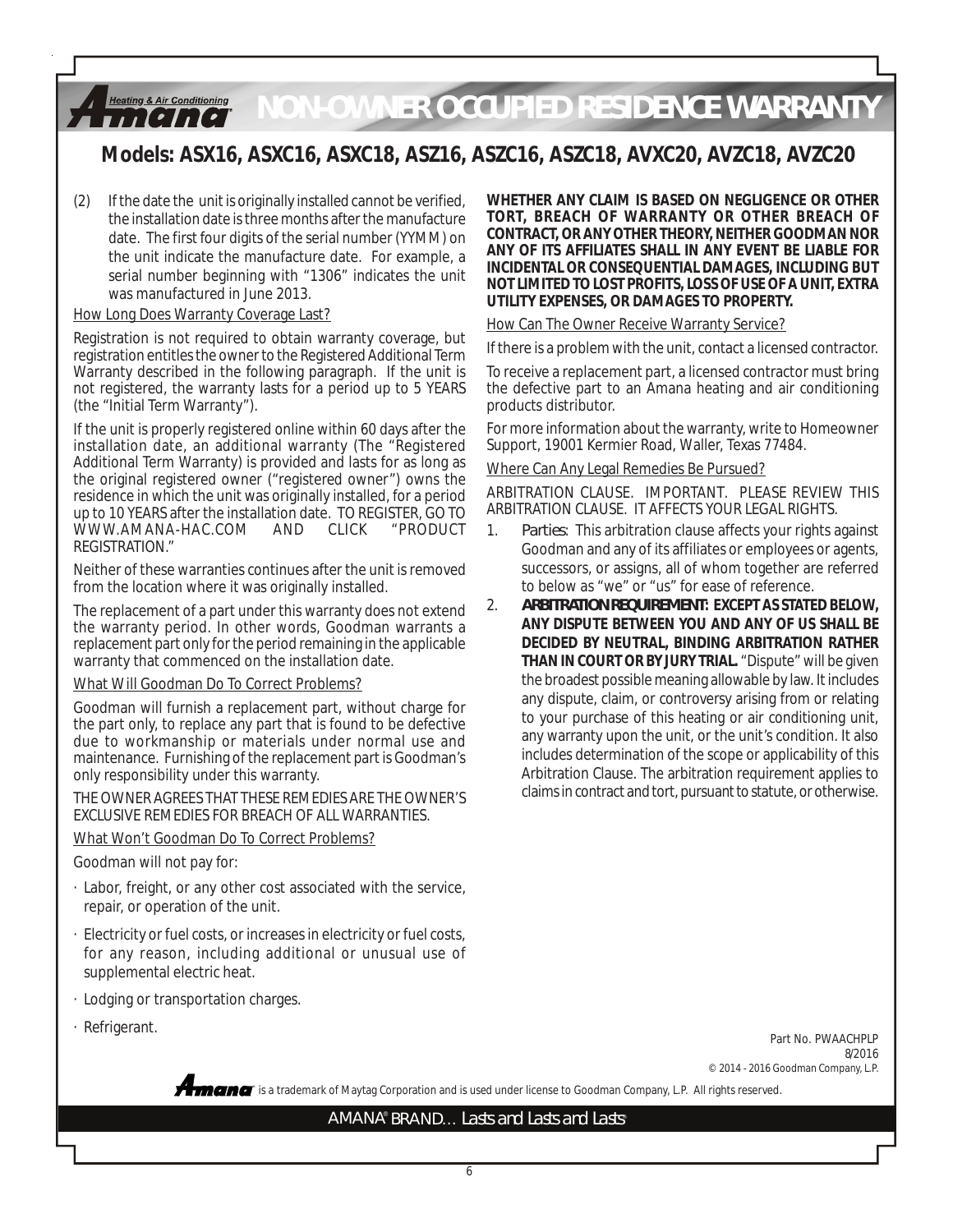#### *NON-OWNER OCCUPIED RESIDENCE WARRANTY* **Heating & Air Conditioning** ,,,,,,,,,,

## **Models: ASX16, ASXC16, ASXC18, ASZ16, ASZC16, ASZC18, AVXC20, AVZC18, AVZC20**

- 3. *CLASS-ARBITRATION WAIVER***: ARBITRATION IS HANDLED ON AN INDIVIDUAL BASIS. IF A DISPUTE IS ARBITRATED, YOU AND WE EXPRESSLY WAIVE ANY RIGHT TO PARTICIPATE AS A CLASS REPRESENTATIVE OR CLASS MEMBER ON ANY CLASS CLAIM YOU MAY HAVE AGAINST US OR WE AGAINST YOU, OR AS A PRIVATE ATTORNEY GENERAL OR IN ANY OTHER REPRESENTATIVE CAPACITY. YOU AND WE ALSO WAIVE ANY RIGHT TO CLASS ARBITRATION OR ANY CONSOLIDATION OF INDIVIDUAL ARBITRATIONS.**
- 4. *Discovery and Other Rights*: Discovery and rights to appeal in arbitration are generally more limited than in a lawsuit. This applies to both you and us. Other rights that you or we would have in court may not be available in arbitration. Please read this Arbitration Clause and consult the rules of the arbitration organizations listed below for more information.
- 5. *SMALL CLAIMS COURT OPTION***: YOU MAY CHOOSE TO LITIGATE ANY DISPUTE BETWEEN YOU AND ANY OF US IN SMALL CLAIMS COURT, RATHER THAN IN ARBITRATION, IF THE DISPUTE MEETS ALL REQUIREMENTS TO BE HEARD IN SMALL CLAIMS COURT.**
- 6. *Governing Law*: For residents of the United States, the procedures and effect of the arbitration will be governed by the Federal Arbitration Act (9 U.S.C. § 1 et seq.) rather than by state law concerning arbitration. For residents of Canada, the procedures and effect of the arbitration will be governed by the applicable arbitration law of the province in which you purchased your unit. The law governing your substantive warranty rights and other claims will be the law of the state or province in which you purchased your unit. Any court having jurisdiction may enter judgment on the arbitration award.
- 7. *Rules of the Arbitration*: If the amount in controversy is less than \$250,000, the arbitration will be decided by a single arbitrator. If the amount in controversy is greater than or equal to \$250,000, the arbitration will be decided by a panel of three arbitrators. The arbitrator(s) will be chosen pursuant to the rules of the administering arbitration organization. United States residents may choose the American Arbitration Association (1633 Broadway, 10<sup>th</sup> Floor, New York, NY 10019, www.adr.org), JAMS (1920 Main Street, Ste. 300, Irvine, CA 92614, www.jamsadr.com), or, subject to our approval, any other arbitration organization. In addition, Canadian residents may choose the ADR Institute of Canada (234 Eglinton Ave. East, Suite 405, Toronto, Ontario, M4P 1K5, www.amic.org). These organizations' rules can be obtained by contacting the organization or visiting its website. If the chosen arbitration organization's rules conflict with this Arbitration Clause, the provisions of this Arbitration Clause control. The award of the arbitrator(s) shall be final and binding on all parties.
- 8. *Location of the Arbitration Hearing*: Unless applicable law provides otherwise, the arbitration hearing for United States residents will be conducted in the federal judicial district in which you reside or, for Canadian residents, in the province in which you reside.
- 9. *Costs of the Arbitration*: Each party is responsible for its own attorney, expert, and other fees unless applicable law requires otherwise. Goodman will pay your share of the fees charged by the arbitration organization and arbitrator(s) beyond the first \$200. Where permissible by law, you may be required to reimburse Goodman for the fees of the arbitration organization and arbitrator(s) in whole or in part by decision of the arbitrator(s) at the discretion of the arbitrator(s).

Part No. PWAACHPLP 8/2016 © 2014 - 2016 Goodman Company, L.P.

**®** is a trademark of Maytag Corporation and is used under license to Goodman Company, L.P. All rights reserved.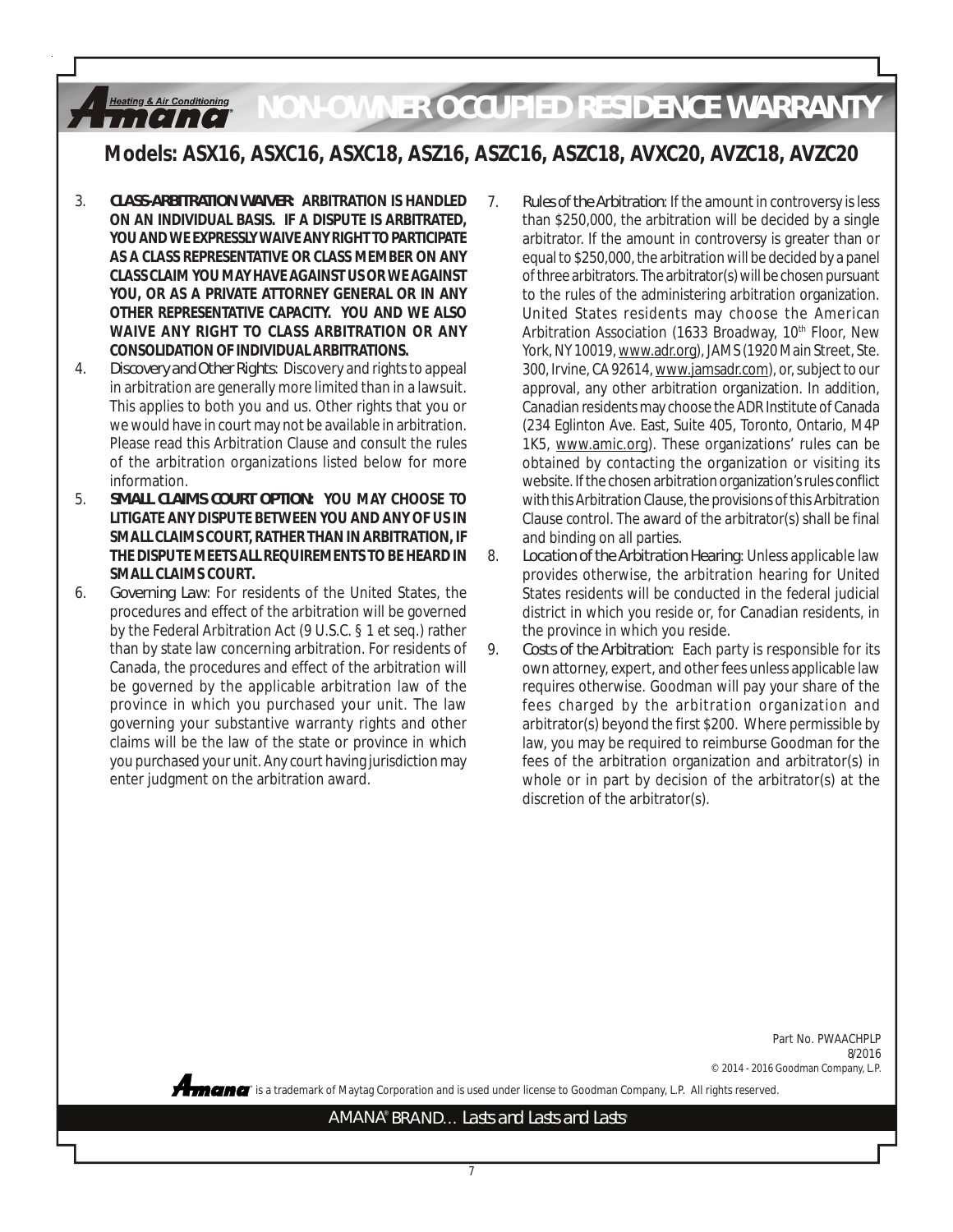#### **Heating & Air Conditioning** *NON-OWNER OCCUPIED RESIDENCE WARRANTY*,,,,,,,,,,

## **Models: ASX16, ASXC16, ASXC18, ASZ16, ASZC16, ASZC18, AVXC20, AVZC18, AVZC20**

10. *Survival and Enforceability of this Arbitration Clause*: This Arbitration Clause shall survive the expiration or termination, or any transfer, of the warranty on your unit. If any part of this Arbitration Clause, except waivers of class-action rights, is found to be unenforceable for any reason, the remainder of this clause and the warranty shall remain enforceable. If, in a case in which class-action allegations have been made, the waiver of class-action rights under this warranty is found to be unenforceable with respect to any part of the dispute, the parts of the dispute as to which the waiver of class-action rights have been found unenforceable will be severed and will proceed in court without reference or application of this Arbitration Clause. Any remaining parts will proceed in arbitration.

Aman

| OWNER NAME                              |  |
|-----------------------------------------|--|
| ADDRESS OF INSTALLATION                 |  |
| CITY / STATE-PROVINCE / ZIP-POSTAL CODE |  |
| <b>INSTALLER NAME</b>                   |  |
| CITY / STATE-PROVINCE / ZIP-POSTAL CODE |  |
| PHONE # / FAX #                         |  |
| DISTRIBUTOR NAME                        |  |
| CITY / STATE-PROVINCE / ZIP-POSTAL CODE |  |
| PHONE # / FAX #                         |  |
| OUTDOOR UNIT MODEL # & SERIAL #         |  |
| OUTDOOR UNIT INSTALLATION DATE          |  |
| INDOOR UNIT MODEL # & SERIAL #          |  |
|                                         |  |
| INDOOR UNIT INSTALLATION DATE           |  |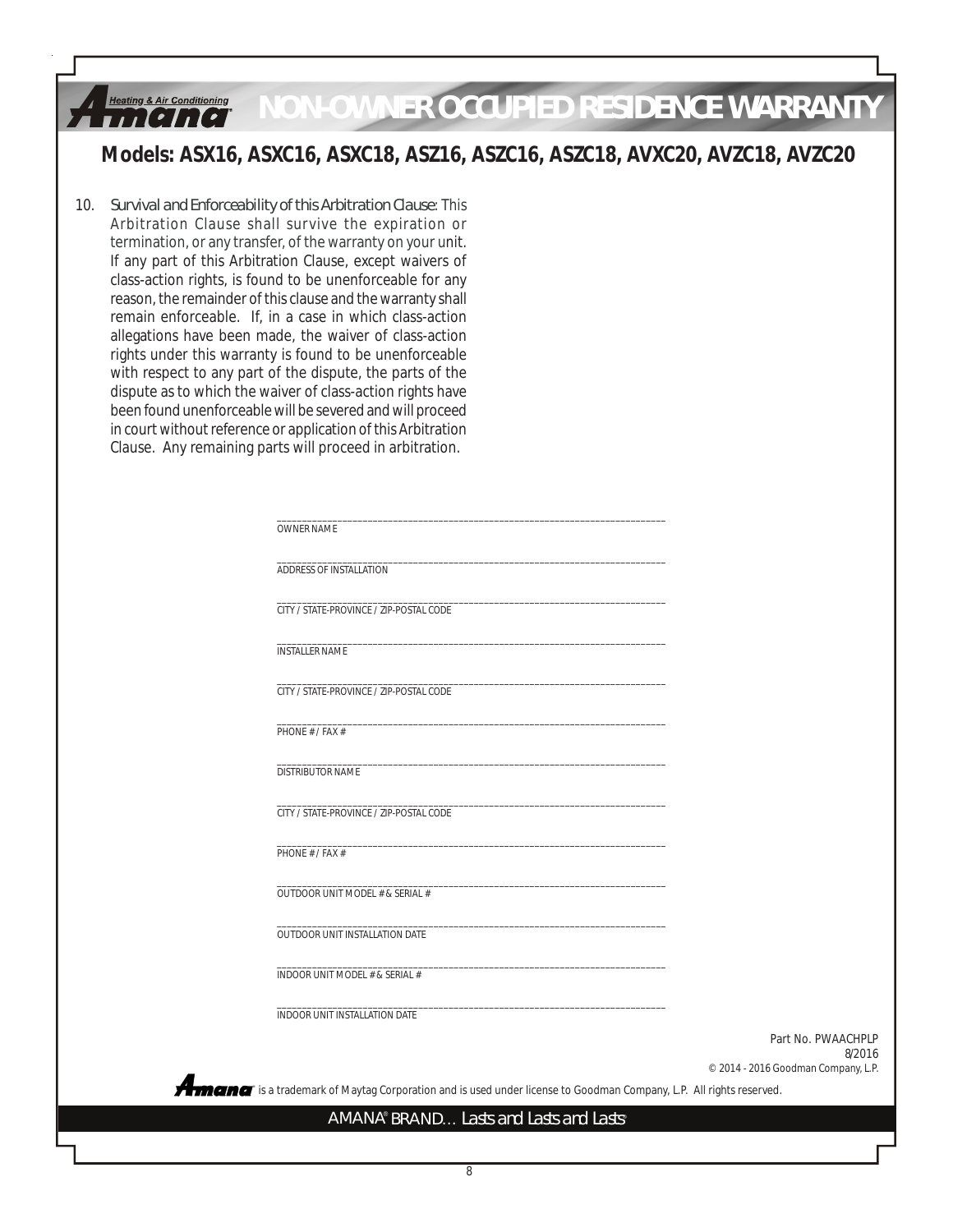

# *COMMERCIAL WARRANTY*

## **Models: ASX16, ASXC16, ASXC18, ASZ16, ASZC16, ASZC18, AVXC20, AVZC18, AVZC20**

#### Who Is Providing The Warranty?

This warranty is provided to you by Goodman Company, L.P. ("Goodman"), which warrants all parts of this heating or air conditioning unit, as described below.

#### To What Type Of Installations Does This Warranty Apply?

This warranty applies to heating and air conditioning units installed in buildings other than residences. Different warranties apply to units installed in owner-occupied residences and in residences not occupied by the owner.

#### What Units Does This Warranty Not Cover?

This warranty does not apply to:

- · Units that are ordered over the Internet, by telephone, or by other electronic means unless the unit is installed by a dealer adhering to all applicable federal, state, and local codes, policies, and licensing requirements.
- · Units that are installed outside the United States, its territories, or Canada.
- · Units that are operated in incomplete structures.
- · Units that are installed in residential buildings.

What Problems Does This Warranty Cover?

This warranty covers defects in materials and workmanship that appear under normal use and maintenance.

#### Other Warranties

**THIS WARRANTY IS PROVIDED IN LIEU OF ANY OTHER WARRANTIES, WHETHER BY GOODMAN OR ANY OF ITS AFFILIATES, EXPRESS OR IMPLIED, INCLUDING ANY IMPLIED WARRANTY OF MERCHANTABILITY OR FITNESS FOR A PARTICULAR PURPOSE.**

What Problems Does This Warranty Not Cover?

Goodman is not responsible for:

- · Damage or repairs required as a consequence of faulty installation or application.
- · Damage as a result of floods, fires, winds, lightning, accidents, corrosive atmosphere, or other conditions beyond Goodman's control.
- · Damage or the need for repairs arising from the use of components or accessories not compatible with this unit.
- · Normal maintenance as described in the installation and operating manual, such as cleaning of the coils, filter cleaning and/or replacement, and lubrication.
- · Parts or accessories not supplied or designated by the manufacturer.
- · Damage or the need for repairs resulting from any improper use, maintenance, operation, or servicing.
- · Damage or failure of the unit to start due to interruption in electrical service or inadequate electrical service.
- · Any damage caused by frozen or broken water pipes in the event of equipment failure.
- · Changes in the appearance of the unit that do not affect its performance.
- · Replacement of fuses and replacement or resetting of circuit breakers.
- · Damage or the need for repairs resulting from the use of unapproved refrigerant types or used or recycled refrigerant.

#### When Does Warranty Coverage Begin?

Warranty coverage begins on the "installation date." The installation date is one of two dates:

- (1) The installation date is the date that the unit is originally installed.
- (2) If the date the unit is originally installed cannot be verified, the installation date is three months after the manufacture date. The first four digits of the serial number (YYMM) on the unit indicate the manufacture date. For example, a serial number beginning with "1306" indicates the unit was manufactured in June 2013.

How Long Does Warranty Coverage Last?

The warranty lasts for a period up to 5 YEARS.

This warranty does not continue after the unit is removed from the location where it was originally installed.

The replacement of a part under this warranty does not extend the warranty period. In other words, Goodman warrants a replacement part only for the period remaining in the applicable warranty that commenced on the installation date.

> Part No. PWAACHPLP 8/2016 © 2014 - 2016 Goodman Company, L.P.

**®** is a trademark of Maytag Corporation and is used under license to Goodman Company, L.P. All rights reserved.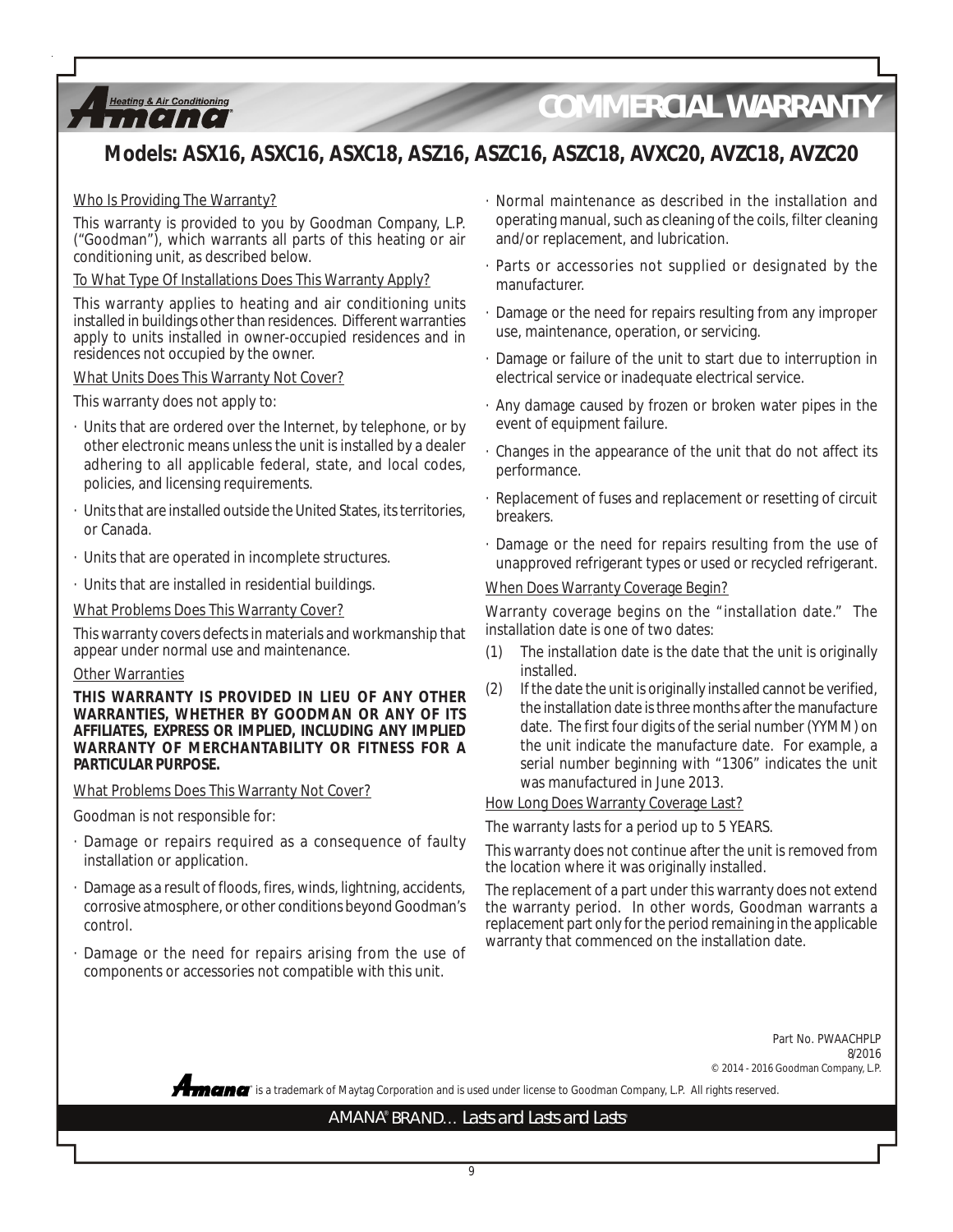*COMMERCIAL WARRANTY*

## **Models: ASX16, ASXC16, ASXC18, ASZ16, ASZC16, ASZC18, AVXC20, AVZC18, AVZC20**

#### What Will Goodman Do To Correct Problems?

Goodman will furnish a replacement part, without charge for the part only, to replace any part that is found to be defective due to workmanship or materials under normal use and maintenance. Furnishing of the replacement part is Goodman's only responsibility under this warranty.

THE OWNER AGREES THAT THESE REMEDIES ARE THE OWNER'S EXCLUSIVE REMEDIES FOR BREACH OF ALL WARRANTIES.

#### What Won't Goodman Do To Correct Problems?

Goodman will not pay for:

**Heating & Air Conditioning** ,,,,,,,,,,,

- · Labor, freight, or any other cost associated with the service, repair, or operation of the unit.
- · Electricity or fuel costs, or increases in electricity or fuel costs, for any reason, including additional or unusual use of supplemental electric heat.
- · Lodging or transportation charges.
- · Refrigerant.

**WHETHER ANY CLAIM IS BASED ON NEGLIGENCE OR OTHER TORT, BREACH OF WARRANTY OR OTHER BREACH OF CONTRACT, OR ANY OTHER THEORY, NEITHER GOODMAN NOR ANY OF ITS AFFILIATES SHALL IN ANY EVENT BE LIABLE FOR INCIDENTAL OR CONSEQUENTIAL DAMAGES, INCLUDING BUT NOT LIMITED TO LOST PROFITS, LOSS OF USE OF A UNIT, EXTRA UTILITY EXPENSES, OR DAMAGES TO PROPERTY.**

#### How Can The Owner Receive Warranty Service?

If there is a problem with the unit, contact a licensed contractor.

To receive a replacement part, a licensed contractor must bring the defective part to an Amana heating and air conditioning products distributor.

For more information about the warranty, write to Homeowner Support, 19001 Kermier Road, Waller, Texas 77484.

#### Where Can Any Legal Remedies Be Pursued?

ARBITRATION CLAUSE. IMPORTANT. PLEASE REVIEW THIS ARBITRATION CLAUSE. IT AFFECTS YOUR LEGAL RIGHTS.

1. *Parties*: This arbitration clause affects your rights against Goodman and any of its affiliates or employees or agents, successors, or assigns, all of whom together are referred to below as "we" or "us" for ease of reference.

- 2. *ARBITRATION REQUIREMENT***: EXCEPT AS STATED BELOW, ANY DISPUTE BETWEEN YOU AND ANY OF US SHALL BE DECIDED BY NEUTRAL, BINDING ARBITRATION RATHER THAN IN COURT OR BY JURY TRIAL.** "Dispute" will be given the broadest possible meaning allowable by law. It includes any dispute, claim, or controversy arising from or relating to your purchase of this heating or air conditioning unit, any warranty upon the unit, or the unit's condition. It also includes determination of the scope or applicability of this Arbitration Clause. The arbitration requirement applies to claims in contract and tort, pursuant to statute, or otherwise.
- 3. *CLASS-ARBITRATION WAIVER***: ARBITRATION IS HANDLED ON AN INDIVIDUAL BASIS. IF A DISPUTE IS ARBITRATED, YOU AND WE EXPRESSLY WAIVE ANY RIGHT TO PARTICIPATE AS A CLASS REPRESENTATIVE OR CLASS MEMBER ON ANY CLASS CLAIM YOU MAY HAVE AGAINST US OR WE AGAINST YOU, OR AS A PRIVATE ATTORNEY GENERAL OR IN ANY OTHER REPRESENTATIVE CAPACITY. YOU AND WE ALSO WAIVE ANY RIGHT TO CLASS ARBITRATION OR ANY CONSOLIDATION OF INDIVIDUAL ARBITRATIONS.**
- 4. *Discovery and Other Rights*: Discovery and rights to appeal in arbitration are generally more limited than in a lawsuit. This applies to both you and us. Other rights that you or we would have in court may not be available in arbitration. Please read this Arbitration Clause and consult the rules of the arbitration organizations listed below for more information.
- 5. *SMALL CLAIMS COURT OPTION***: YOU MAY CHOOSE TO LITIGATE ANY DISPUTE BETWEEN YOU AND ANY OF US IN SMALL CLAIMS COURT, RATHER THAN IN ARBITRATION, IF THE DISPUTE MEETS ALL REQUIREMENTS TO BE HEARD IN SMALL CLAIMS COURT.**

6. *Governing Law*: For residents of the United States, the procedures and effect of the arbitration will be governed by the Federal Arbitration Act (9 U.S.C. § 1 et seq.) rather than by state law concerning arbitration. For residents of Canada, the procedures and effect of the arbitration will be governed by the applicable arbitration law of the province in which you purchased your unit. The law governing your substantive warranty rights and other claims will be the law of the state or province in which you purchased your unit. Any court having jurisdiction may enter judgment on the arbitration award.

> Part No. PWAACHPLP 8/2016 © 2014 - 2016 Goodman Company, L.P.

**®** is a trademark of Maytag Corporation and is used under license to Goodman Company, L.P. All rights reserved.